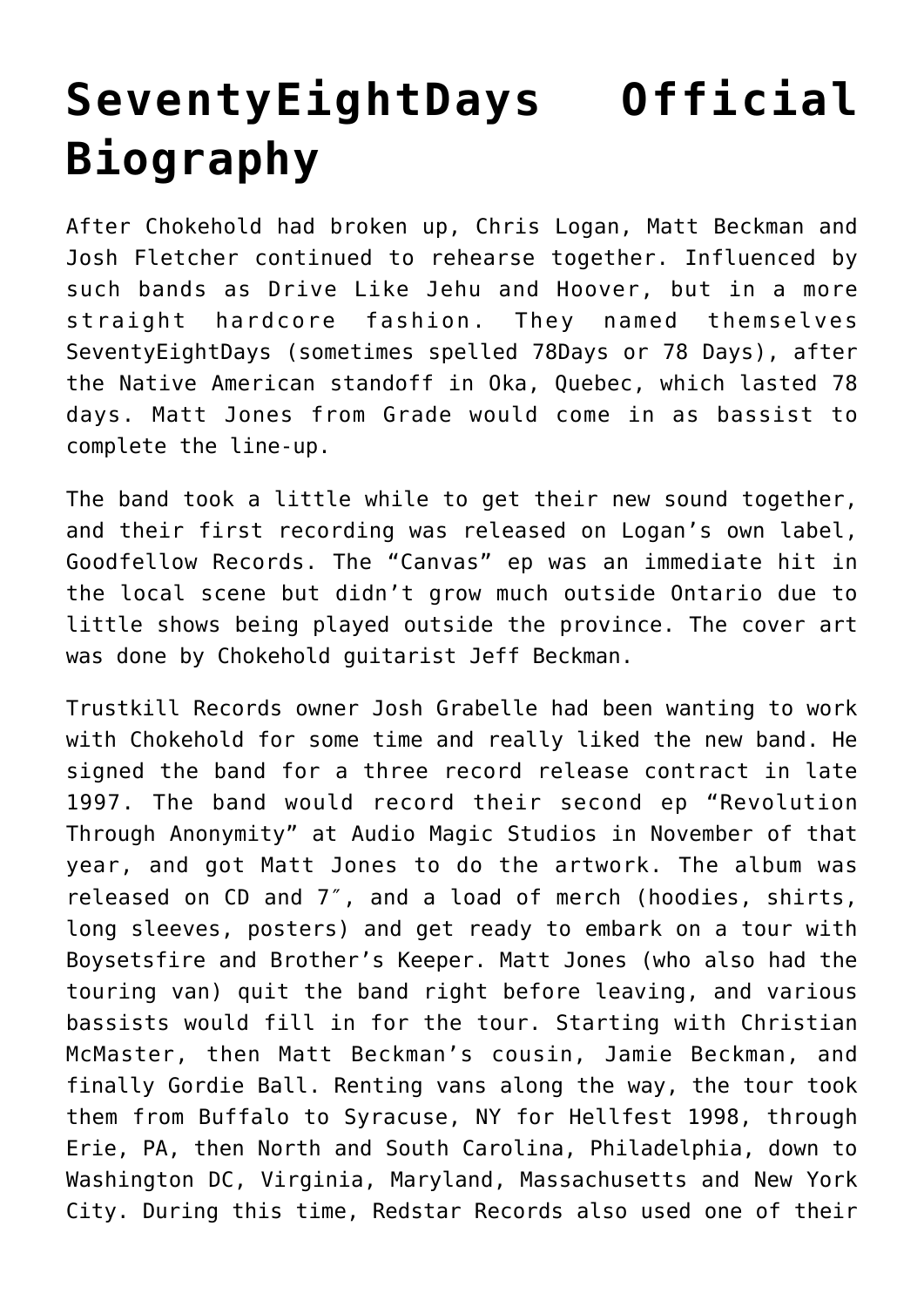song on the compilation "[The Sound and the Fury](http://abridgedpause.com/various-artists-compilations)".



Goodfellow Records ad in Full Contact Magazine announcing the Dropping Bombs EP.

After the tour, Chris Logan, Matt Beckman and Josh Fletcher started writing for a full-length album that would be released on Trustkill. They wrote songs for nearly a year as a three piece, while still jamming in Matt B's basement. In the late summer of 1999, they got Tom Piraino to join on bass. Chris then wanted to go in a more metal direction, while Matt B., Josh and Tom wanted to sound more like Bluetip (a Dischord Records band). Chris Logan would quit and start up [Funerary,](http://abridgedpause.com/funerary) while the remaining three members started writing new songs under the name Dropping Bombs. They moved the rehearsal space to where Chris was now jamming with Funerary and demoed some songs at Blue Tilt Studio. During these recording sessions, Tom tried out taking over vocals but that wasn't working as they wanted. Tom was asked to join Funerary and from then on, the band was over.